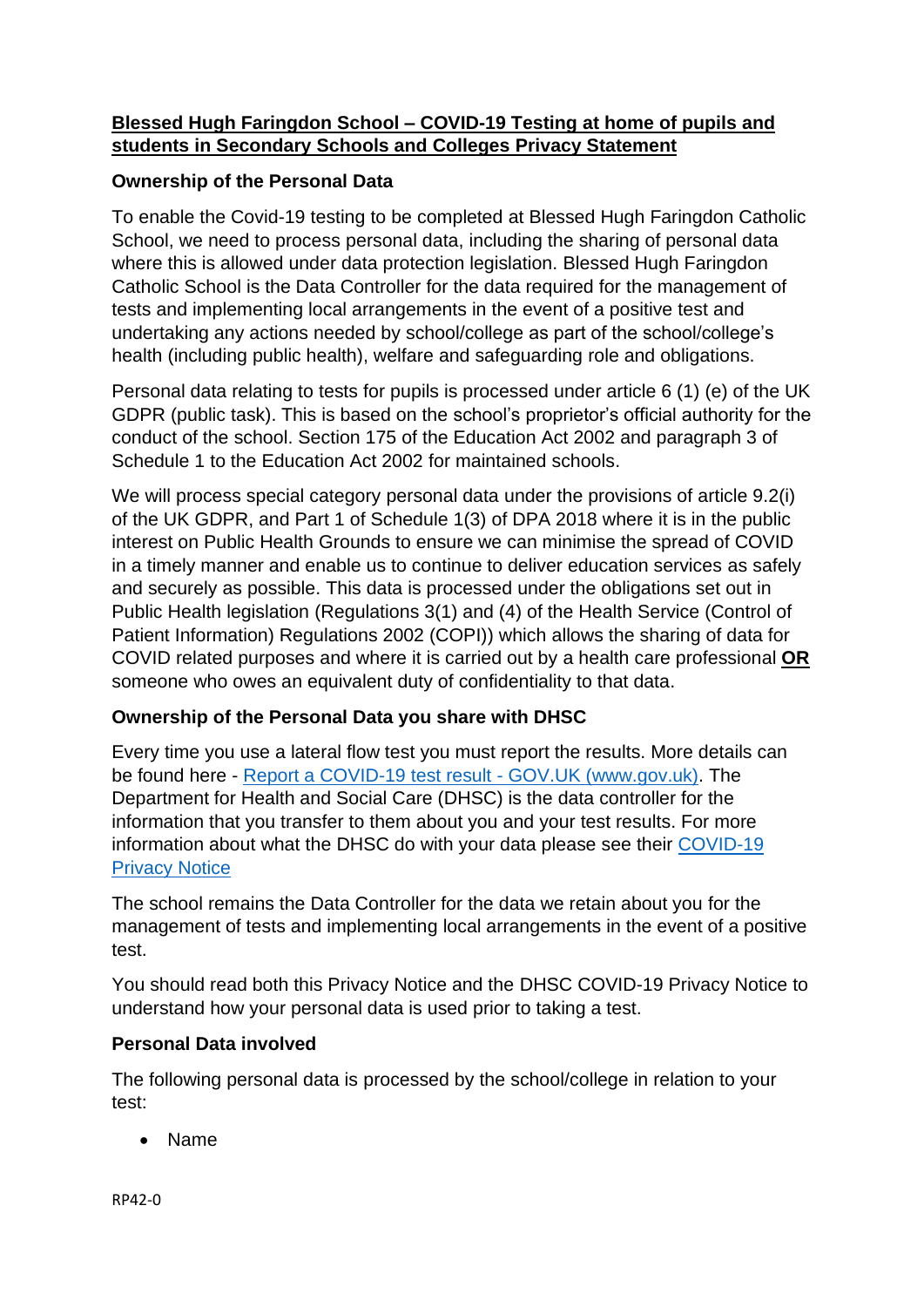- Unique code assigned to each individual test and which will become the primary reference number for the tests.
- Test result

For more information about what the DHSC do with your data please see their [COVID-19 Privacy Notice](https://www.gov.uk/government/publications/coronavirus-covid-19-testing-privacy-information)

#### **How we store your personal information**

The school will maintain a test kit log which will record against your name details of the testing kit which has been provided to you. The school may also record Personal Data about you in its internal COVID-19 test register (the school COVID-19 test register will not be shared with DHSC). This information will only be stored securely on locally managed systems with appropriate access controls in schools and will only be accessible to personnel involved in the management of tests and implementing local arrangements in the event of a positive test.

The school will retain its test kit log and COVID-19 test register for a period of twelve (12) months from the date of the last entries made by the school into them.

For more information about what the DHSC do with your data please see their [COVID-19 Privacy Notice](https://www.gov.uk/government/publications/coronavirus-covid-19-testing-privacy-information)

#### **Processing of Personal Data Relating to Positive test results**

We will use this information to enact our own COVID isolation and control processes without telling anyone who it is that has received the positive test.

For more information about what the DHSC do with your data please see their [COVID-19 Privacy Notice](https://www.gov.uk/government/publications/coronavirus-covid-19-testing-privacy-information)

This information will be kept by the school/college for a period of twelve (12) months and by the NHS for eight (8) years.

### **Processing of Personal Data Relating to Negative and Void test results**

We will record a negative and void result for the purpose of stock controls of tests and general performance of the testing process.

### **Data Sharing Partners**

The personal data associated with test results will be shared with

- DHSC, NHS, PHE to ensure that they can undertake the necessary Test and Trace activities and to conduct research and compile statistical information about Coronavirus.
- Your GP the NHS may share the information you provide with your GP to maintain your medical records and to offer support and guidance as necessary. Any data you provide to the [school/college] will not be shared with your GP.
- Local Government to undertake local public health duties and to record and analyse local spreads.